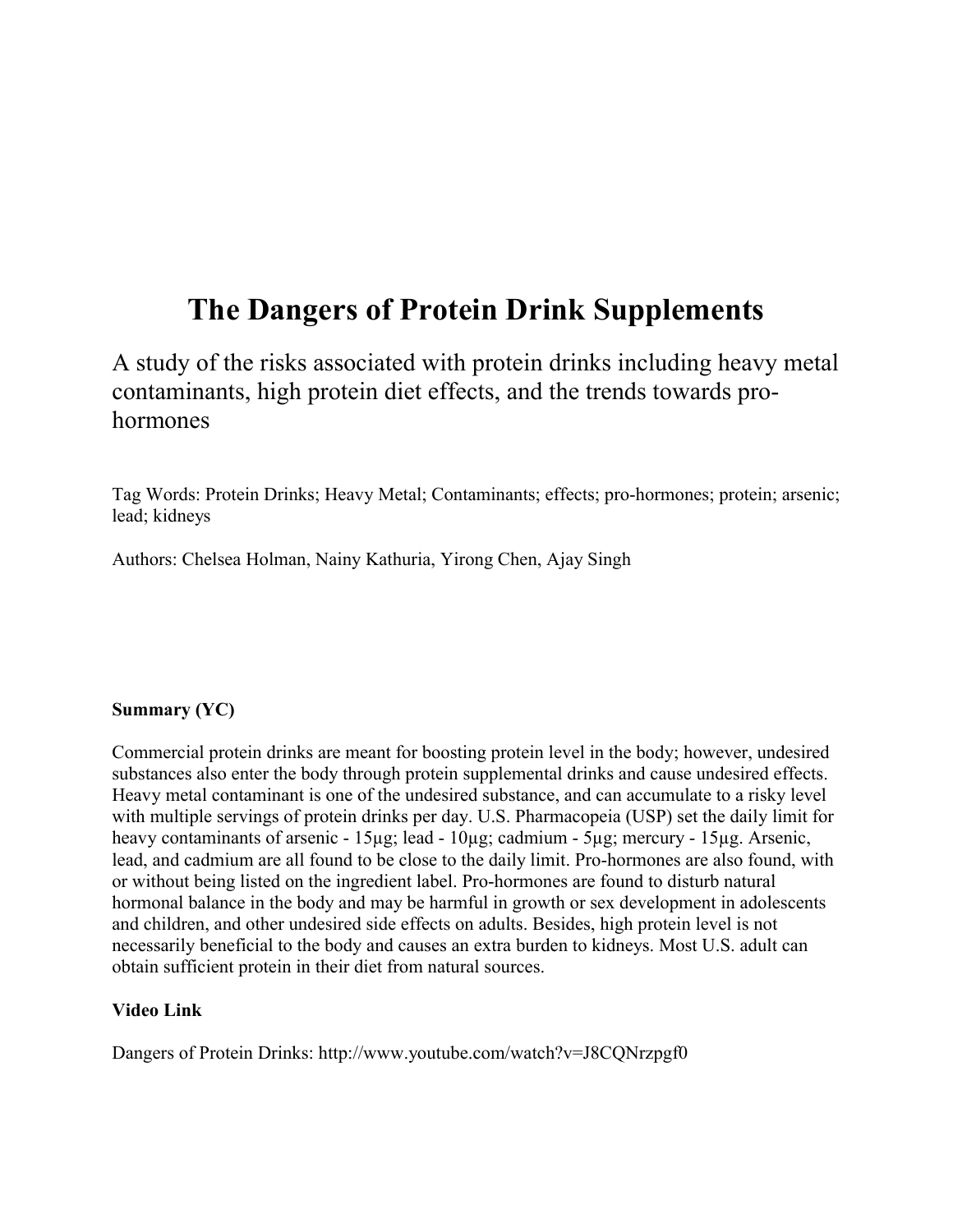#### **The Issue: Protein Drinks**

#### Introduction and History (YC)

Commercial protein drinks are mean for boosting protein level in the body; however, undesired substances also enter the body through protein supplemental drinks and cause undesired effects. These supplements are usually used by athletes, baby boomers, pregnant women, and teenagers to boost protein level in the body for purposes such as muscle buildup and meal replacement. Consumer Report recently investigates the content protein supplement in several popular brands, both in powder and liquid forms. Heavy metal contaminants were found existing prevalently in these products. There are also indications that protein drinks contains pro-hormone, precursor of steroid hormone and is under regulation by law. With unregulated serving frequency, both prohormone and unsafe level of accumulation of heavy metals would cause harmful effects. The information about protein drinks investigation is available in the July 2010 article of Consumer Report.

### (AS)

"For as long as scientists have known that muscle tissue is comprised mostly of proteins, men looking to gain weight and add strength have been using protein supplements. Initially these supplements were nothing more than selectively choosing foods that are naturally higher in protein, such as eggs, milk, and meat. However, as technology progressed and the ability to produce specifically engineered protein supplements was born, the race was on to find the most efficacious supplement. Over the years there has been much debate over which types of proteins are superior in their anabolic properties, as well as the best times use these supplements. Below is a small excerpt about the beginnings of our modern concept of protein supplementation."

"In the late 1930s a young pharmacist named Eugene Schiff developed a method of processing whey from milk for human consumption. He created Schiff Bio-Foods, a whey packaging company. This was a half century before whey concentrates would emerge as a popular supplement in the bodybuilding scene. For a short time he sold his packaged whey to local drug stores, then sold his own store to enter into the manufacturing and packaging of health foods. The demand during World War II for non-perishable foods allowed the food industry to expand and popularize the market for powdered or dehydrated foods and bodybuilders would eventually find their way into this market. Powdered milk and eggs, and later powdered soy protein, were promoted as an easy way to get additional protein into the diet. The first protein powders "tailored" specifically for athletes appeared around 1950. One of these was called 44, "The Supplemental Food Beverage," produced in California by a company called Kevo Products. The principle ingredient was dehydrated powdered whole soy beans, along with kelp, wheat germ, dextrose, and various dehydrated plants, herbs and flavorings. The supplement was sold at health food stores, body-building studios, and health institutes. Meal replacement products also appeared during the 1950s, with much hype. One product, called B-FIT, was recommended as a replacement for two or three regular meals per day. Advocates for new diet theories--food combining, alkaline-forming diets, even strict vegetarianism--promoted their ideas throughout the 1950s, but the big emphasis was on protein powders and supplements. For the 1954 world weightlifting championships, team coach Bob Hoffman hauled more than 100 pounds of his Hi Protein powder to Vienna, hailing it as the "secret weapon" for his athletes."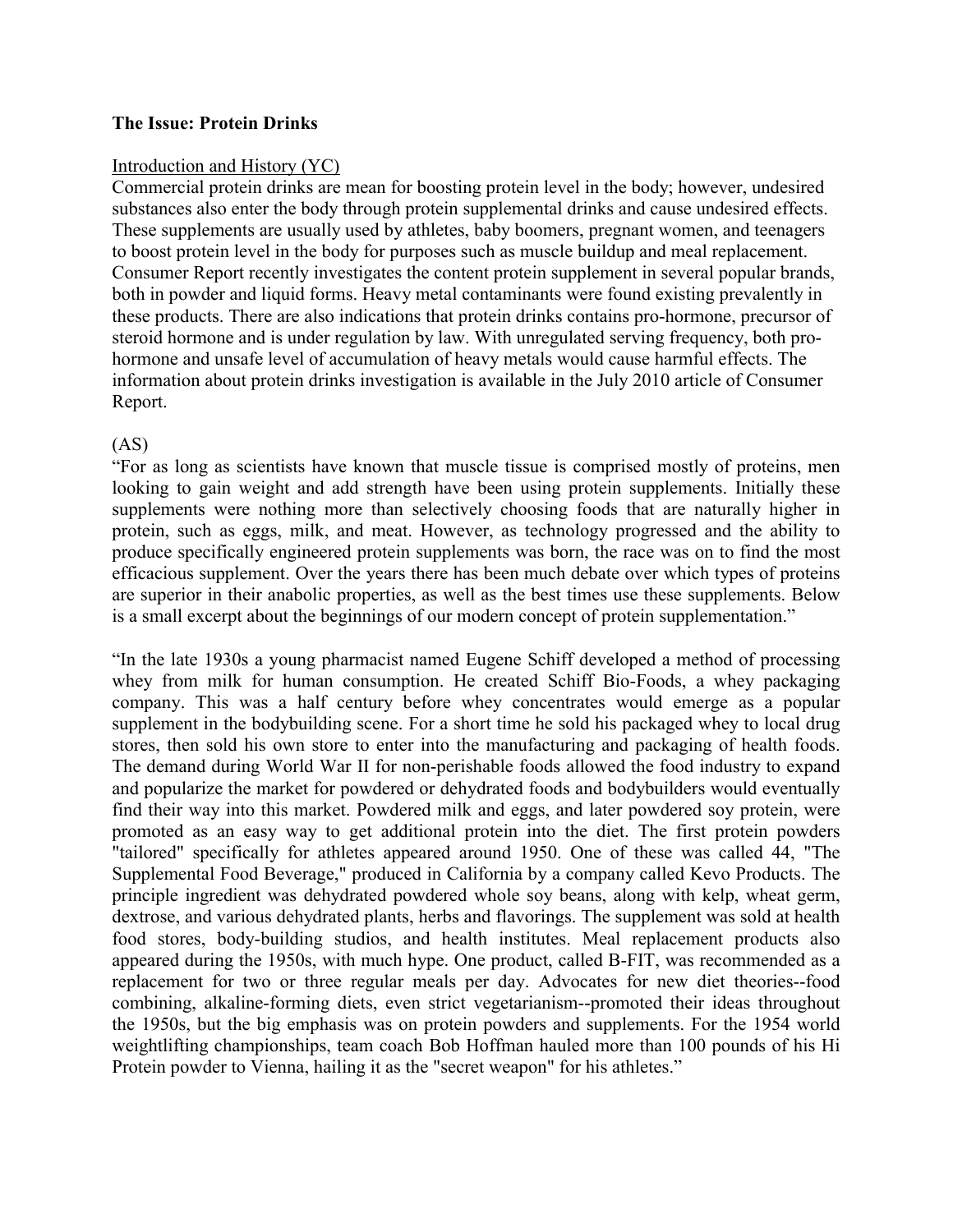"The protein supplementation industry is a multi-million dollar business with people on both sides of the aisle in regards to it's validity. The RDA recommends that the average person, including weightlifters, consume approximately 0.8 - 1 gram/kg body weight per day of dietary protein. There are basically two major camps in the weightlifting arena. Some people argue that the reason they use protein supplements is that the RDA has underestimated the protein requirements for active individuals and that they are only making up the deficit. These individuals would concede that an abundance of protein probably does not increase muscle mass or strength, but that if they only ate what the RDA suggested they would actually be protein deficient."

"A recent study, released by Consumer Reports, has revealed an alarming fact about the protein shakes, the second most important thing that fitness freaks swear by."

"The study reveals that protein shakes can be a major cause for concern for all those who consume them regularly, as, it has been found recently, they contain substances that are very harmful for the human body. So far, manufacturers and advertisers have never mentioned anything in this line."

"However, recent investigations prove that these health drinks often contain chemicals as harmful as cadmium, arsenic and lead. It is common knowledge that all three of these substances can lead to slow poisoning, which ultimately results in death."

"The investigation included positioning spy cameras to the departmental stores of the country, and asking the sales persons about the possible health risks posed by the drinks."

"While on the one hand the sales people tried their best to get the drinks off the shelves, not one of them mentioned, even in passing, anything about the health hazards that the drinks may pose, although researchers claim that taken in excessive amounts, these health drinks can actually cause grave harm to the individual."

"Alarmingly enough, some of the sales persons also stressed that an excessive intake of these health drinks, that is, more than what is recommended by the physician or mentioned in the package is not likely to bring the person to any harm."

"However, experts are of the opinion that taking too much of the drinks is likely to result in a lot of problems, like dehydration, kidney problems and difficulty in digestion."

[http://www.consumerreports.org/cro/magazine-archive/2010/july/food/protein](http://www.consumerreports.org/cro/magazine-archive/2010/july/food/protein-drinks/overview/index.htm)[drinks/overview/index.htm](http://www.consumerreports.org/cro/magazine-archive/2010/july/food/protein-drinks/overview/index.htm) [https://sakai.rutgers.edu/access/content/group/9ecea1d6-c7f0-4d61-aba7-](https://sakai.rutgers.edu/access/content/group/9ecea1d6-c7f0-4d61-aba7-63bb700e15b2/Protein%20Shakes/original%20consumer%20report%20article.pdf) [63bb700e15b2/Protein%20Shakes/original%20consumer%20report%20article.pdf](https://sakai.rutgers.edu/access/content/group/9ecea1d6-c7f0-4d61-aba7-63bb700e15b2/Protein%20Shakes/original%20consumer%20report%20article.pdf) <http://altmed.creighton.edu/ProteinSupplement/History.htm>

Possible Sources of Contaminants (YC and CH)

A company called Divisco Food International Inc., has manufacturing facilities based in Shanghai. Their whey protein, known as BiPro, is manufactured according to the following steps.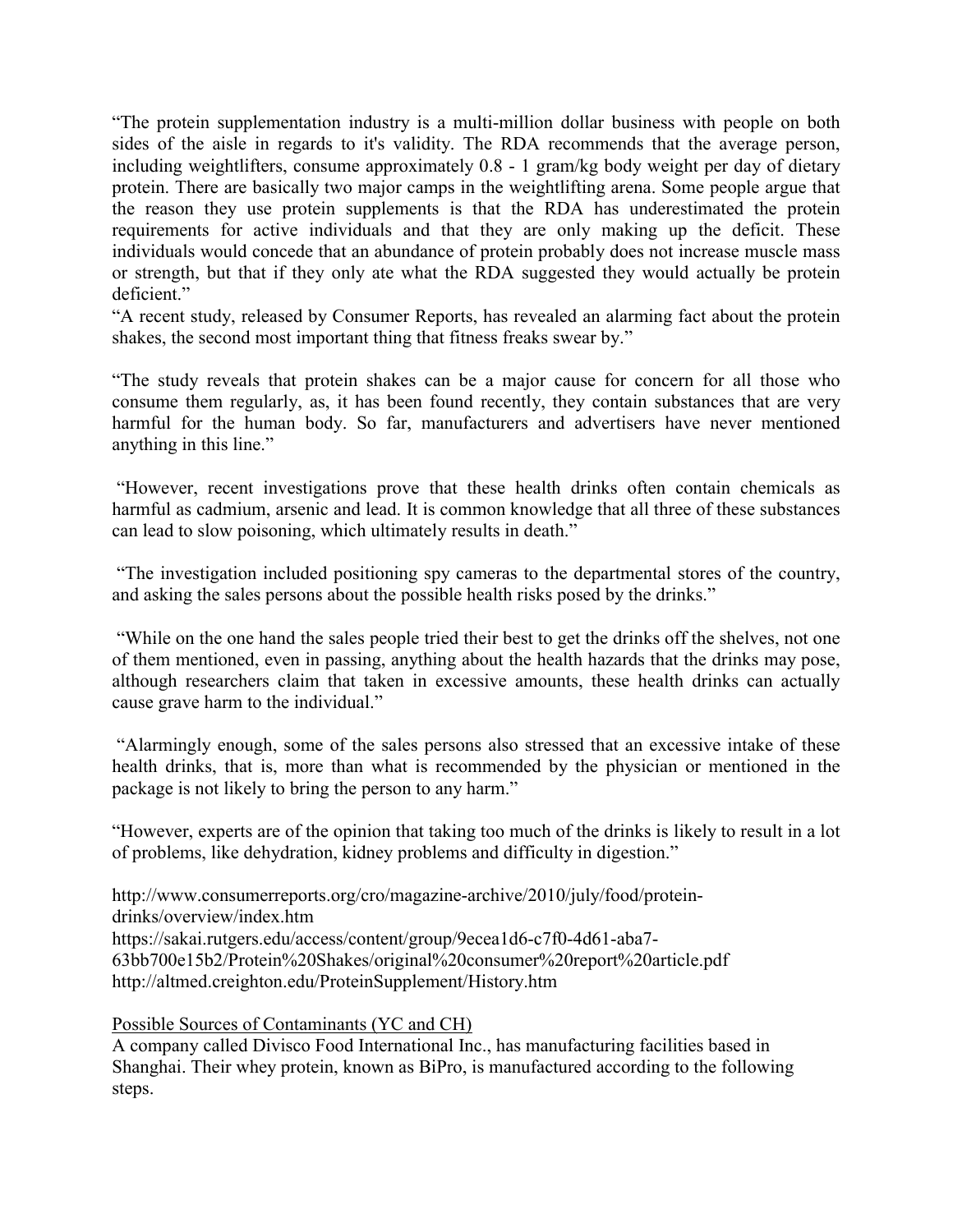- *1. Fresh milk is tested, approved by Quality Assurance experts and pasteurized.*
- *2. The casein, or "curd", and a portion of the milk-fat are separated out to make cheese.*
- *3. The remaining liquid whey goes through a series of fine, specialty filters to separate the whey protein from the lactose and other ingredients in the liquid whey.*
- *4. Concentrated liquid whey enters an ion exchange tower to further concentrate and purify the whey protein. Ion exchange is a gentle process and does not denature, or "break down", the whey protein.*
- *5. Next, the product enters a drying tower to remove water.*
- *6. The final step is to package the pure whey protein isolate powder into various size containers for use*

\*\*Italic text taken directly from:<http://www.wheyoflife.org/faq.cfm#2>

In step one we see that the only regulation of the product is testing of the milk as it come into the facility. However, because the whey protein is made in Shanghai, the regulatory agencies are significantly different. We see recalls all the time of products made in Asia where contaminants, specifically lead, were not identified until they reached the US.

Companies often have contracts with third party manufacturers to produce individual components of a product. This can be a scary situation, because there is no pressure on the company whose name is not going on the product to test for contaminants. For example, EAS has recalled their entire line of EAS Peak Performance Energy Drinks. (EAS is the manufacture company of Myoplex.) The recall is due to a unknown quality control problem with an unnamed third party manufacture.

Although whey protein is the main protein ingredient; company also includes calcium caseinate, milk-protein isolate, taurine, L-glutamine, sodium caseinate, egg albumin, and alpha-ketoglutaric acid. Any of these ingredient can also be contaminated. For example, isolate egg albumin could be contaminated from the bad eggs of the 2010 recall.

# Heavy Metal Contaminants (YC)

Although heavy metals exist naturally in our environment and may also enter our bodies by various means other than protein supplements, with multiple servings per day, metal contaminant accumulate in our bodies in a more rapid rate by consuming protein drinks. The daily limits of protein drinks metal contaminants from U.S. Pharmacopeia (USP) are: arsenic - 15µg; lead - 10µg; cadmium - 5µg; mercury - 15µg. The level of cadmium, lead and arsenic either exceed or just below USP with three protein drinks serving per day, use by most protein drink consumers. Long term chronic arsenic exposure is associated with cardiovascular disease and skin cancer. Cadmium is not only associated with renal dysfunction, but also mimics estrogen, a female hormone, and induces activities similar to estrogen in the body. Both lead and mercury lead disturb the development of neural system. Fetus in mother's uterus is especially sensitive to mercury than adult; neurodevelopment defect can result if mercury is ingested by the mother to certain extent.

Renal effects of cadmium body burden of the general population:

http://www.sciencedirect.com/science? ob=ArticleURL&\_udi=B6T1B-49M0KFW-2D5& user=526750& coverDate=09/22/1990& rdoc=1& fmt=high& orig=search& origin=se arch& sort=d& docanchor=&view=c& searchStrId=1527823753& rerunOrigin=scholar.googl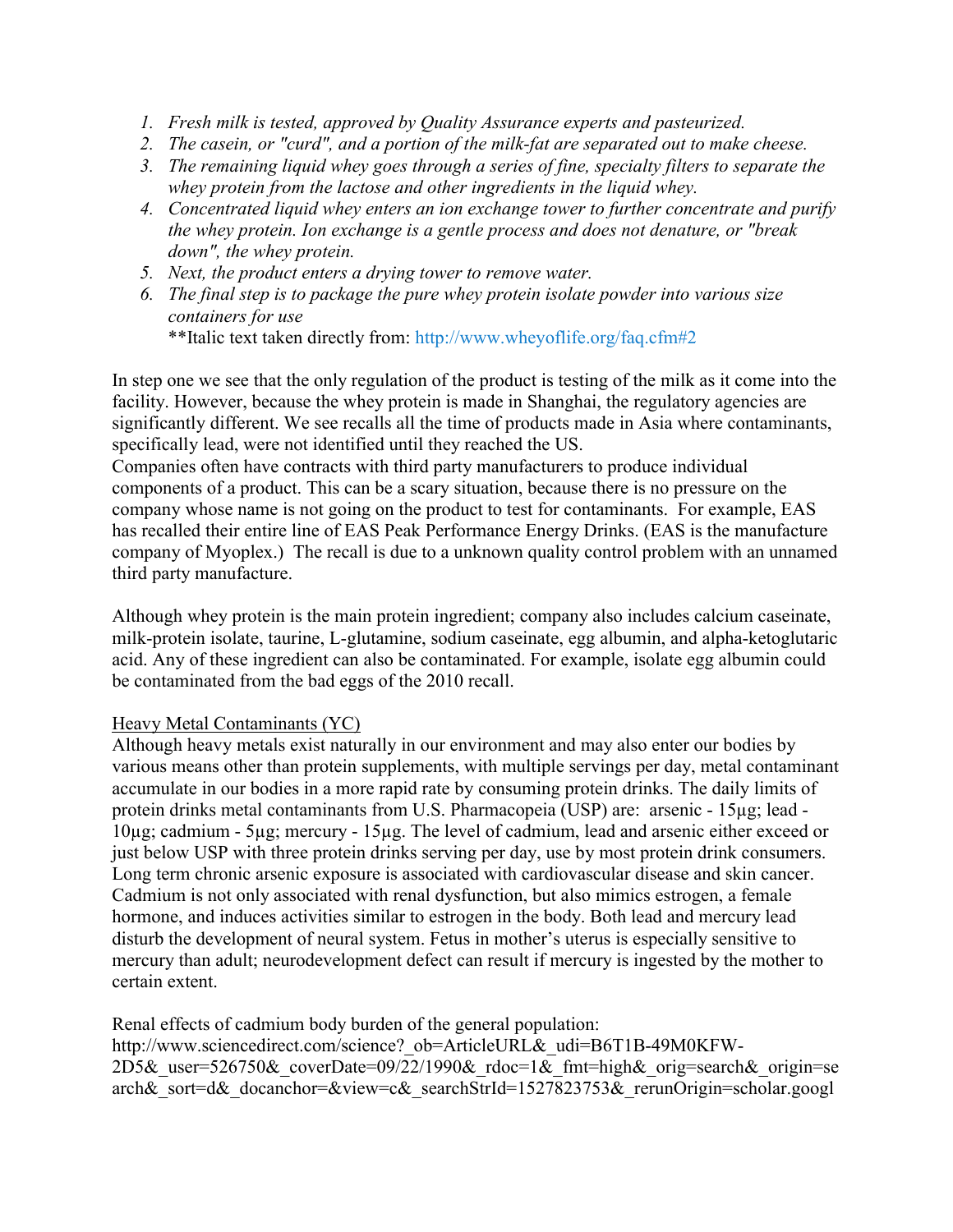e& acct=C000023759& version=1& urlVersion=0& userid=526750&md5=7c2769039c666b7 bc592b50b8430c179&searchtype=a

Cadmium mimics that in vivo effects of estrogen in the uterus and mammary gland: <http://www.gopalkrishana.com/deepa/nm902.pdf>

Mercury in the environment:<http://www.usgs.gov/themes/factsheet/146-00/>

WiKipedia – Arsenic:<http://en.wikipedia.org/wiki/Arsenic>

# Arsenic (CH)

Arsenic (As) is an alloyed metal element found all over the world in natural sources. Arsenic often builds up in the environment around manufacturing facilities that make things such as pressure treated wood, electronics, and glass. Orchards also use arsenic as a pesticide. In these areas, as well as areas with naturally high concentrations of the metal, water contamination is a major ongoing concern. The EPA does not recommend concentrations in drinking water over .01mg/L. This is because short term exposure can cause severe skin damage, causing blistering and eventually skin cancer and keratoses. Long term exposure has been shown to cause vascular damage and nerve damage, leading to vascular diseases, hypertension, and neurological disorders. Studies also have shown links to increased risk of cancer, more specifically skin, bladder, lung, and kidney cancers.

Of all the protein drinks that the consumer report article analyzed, every single one had some concentration of arsenic. The most alarming of these was the Myoplex Original Rich Dark Chocolate Shake, with a concentration of 16.9ug arsenic in 3 servings. The limit put forward by the U.S. Pharmacopeia is 15ug per day. The other drink that was reaching close to that limit was Muscle Milk. All three flavors tested were found to have between 11.2ug and 14.3ug in three servings. It is most likely that the arsenic contaminants found in these drinks are coming from the water source, rather than the powder mix. If it is in the powder mix, such as with Muscle Milk, than the arsenic could be concentrated into a solid when the drink ingredients are dehydrated.

<http://water.epa.gov/drink/contaminants/index.cfm#List> <http://water.epa.gov/lawsregs/rulesregs/sdwa/arsenic/index.cfm> Hopenhayn, C. Arsenic in Drinking Water: Impact on Human Health. *Elements*. (2006). p103- 107.

# Cadmium (CH)

Cadmium is another alloy heavy metal found in many protein drink powders. It is a naturally occurring element found in metal deposits around the world. However, additional cadmium is often introduced to the environment from manufacturing. In the production of galvanized pipes, cadmium is used in the process of smelting, exposing workers to cadmium dust and fumes. Metal refineries also use cadmium, creating dust. These particles are then spread outside of the manufacturing facilities and are introduced into the water source. A third source of cadmium into the environment is through disposal sites of batteries and paint. Both of these products contain cadmium, which will seep into the ground water from landfills. The surrounding population then intakes cadmium not only from the drinking water, but also from food sources. Shell fish in particular have a sever biomagnifications effect. High fiber diets also increase cadmium exposure, because the cadmium in the soil of farms builds up during wheat production.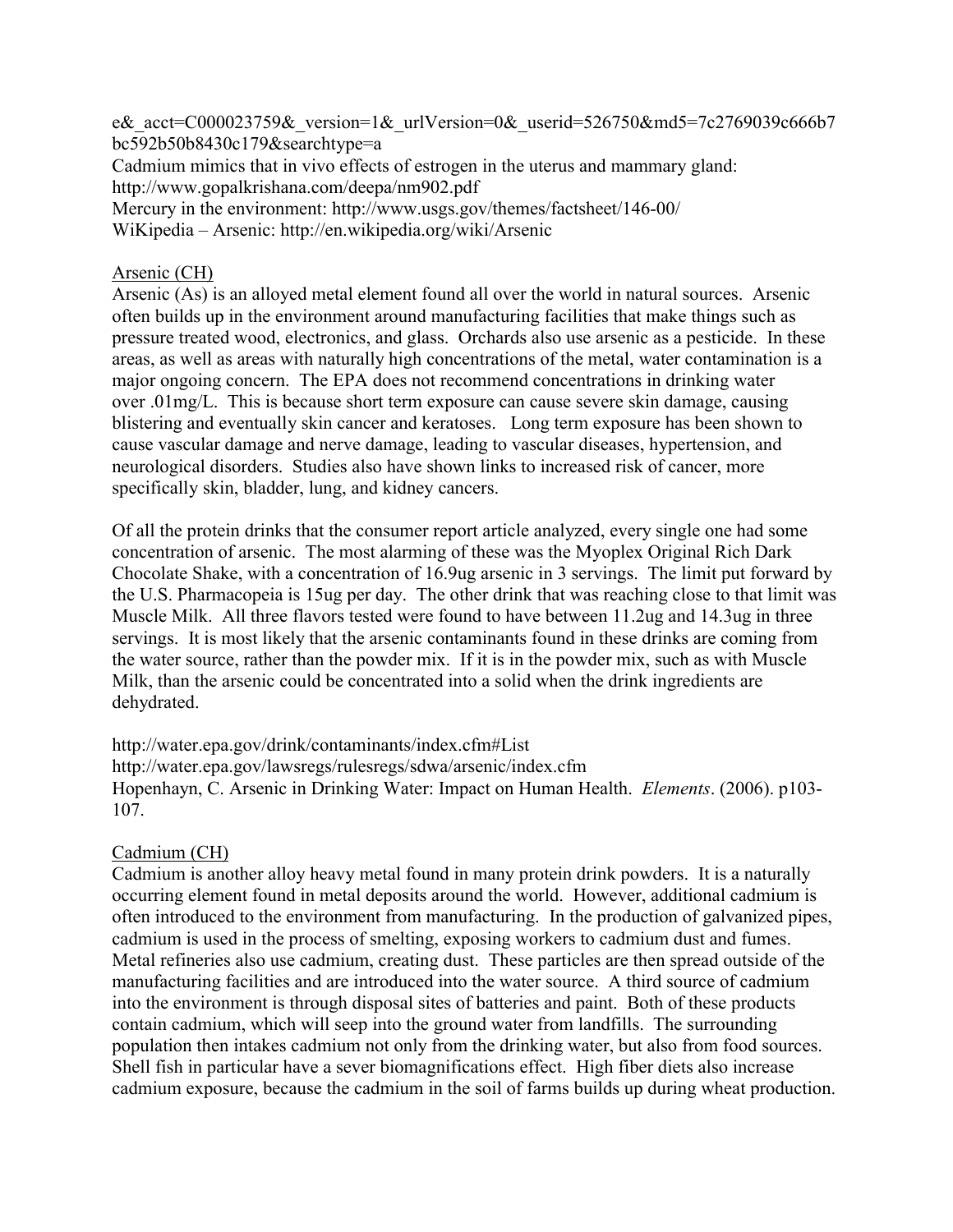As exposure continues, cadmium will build up in the kidney. This is especially true for people will low iron concentrations. The low iron increases absorbtion by the gastrointestinal tract. The cadmium is then accumulated in the liver and kidney. This results in renal tubular damage followed by severe kidney damage. Kidney damage is marked by an inability to properly filter the blood, and thus a buildup of many proteins in the blood.

The EPA recommends a cadmium concentration of no more than .005mg/L in drinking water supplies. OSHA recommends no more than  $.002mg/m<sup>3</sup>$  for respiratory dust. The U.S. Pharmacopeia limits human consumption to 5ug per day total. The consumer report article found two protein drinks which exceeded the 5ug limit in 3 servings. Myoplex Original Rich Dark Chocolate had 5.1ug and Muscle Milk Chocolate had 5.6ug. Although these were the only two which exceeded the limit with 3 servings, it is important to note that cadmium is often found in many wheat and fish products, so a person's diet will often exceed the limit with protein drinks only contributing as one source of cadmium. For instance Core Series Lean Dessert Protein Puddings contained 3.7ug cadmium. And the GNC Lean Shake Chocolate contained 3.9ug. The cadmium in these drinks is probably due to contamination of the individual ingredients. Because cadmium from soil will biomagnified in plants, and then again biomagnified in animal products, the milk protein bases of mixes may have severally high concentrations of cadmium, based on where the livestock and feed are being produced.

<http://water.epa.gov/drink/contaminants/index.cfm#List> <http://www.osha.gov/SLTC/cadmium/index.html> <http://www.cdc.gov/niosh/idlh/7440439.html> <http://www.atsdr.cdc.gov/toxprofiles/tp.asp?id=48&tid=15> Jarup, L. Berglund, M. Health effects of cadmium exposure: a review of the literature and a risk estimate. Scand J Work Environ Health. (1998)

# Lead (CH)

Lead is yet another heavy metal that was found in the tested protein drinks. Lead is found both naturally in soil deposits, as well as being introduced to the environment through manufacturing sources. One of the more frightening sources of lead into our water system, comes from the decomposition of old water line materials, with feeds the directly into your home. Although consumption of lead through food and drink is harmful, the most dangerous exposure is breathing lead dust. Consumption of lead can lead to all types of medical problems. Like most heavy metals lead will affect the brain most severely. This is especially true for children and young adults whose brains have not fully developed. Some studies have linked lead to the high prevalence of ADD and ADHA in children. Prolonged exposure can lead to high blood pressure and kidney damage in adults.

Lead is so dangerous that the EPA has listed its acceptable level in drinking water as zero. Even the smallest amounts will begin to have adverse effects on health. The problem is that often times the lead levels when they leave water treatment plants is zero. The lead accumulated from the old pipes as it is pumped to your home, and in this case into a manufacturing facility making protein drinks. U.S. Pharmacopeia has given a limit consumption level of 10ug/day for an adult. It is therefore disturbing that so many of the drinks contained lead. The worst by far, however,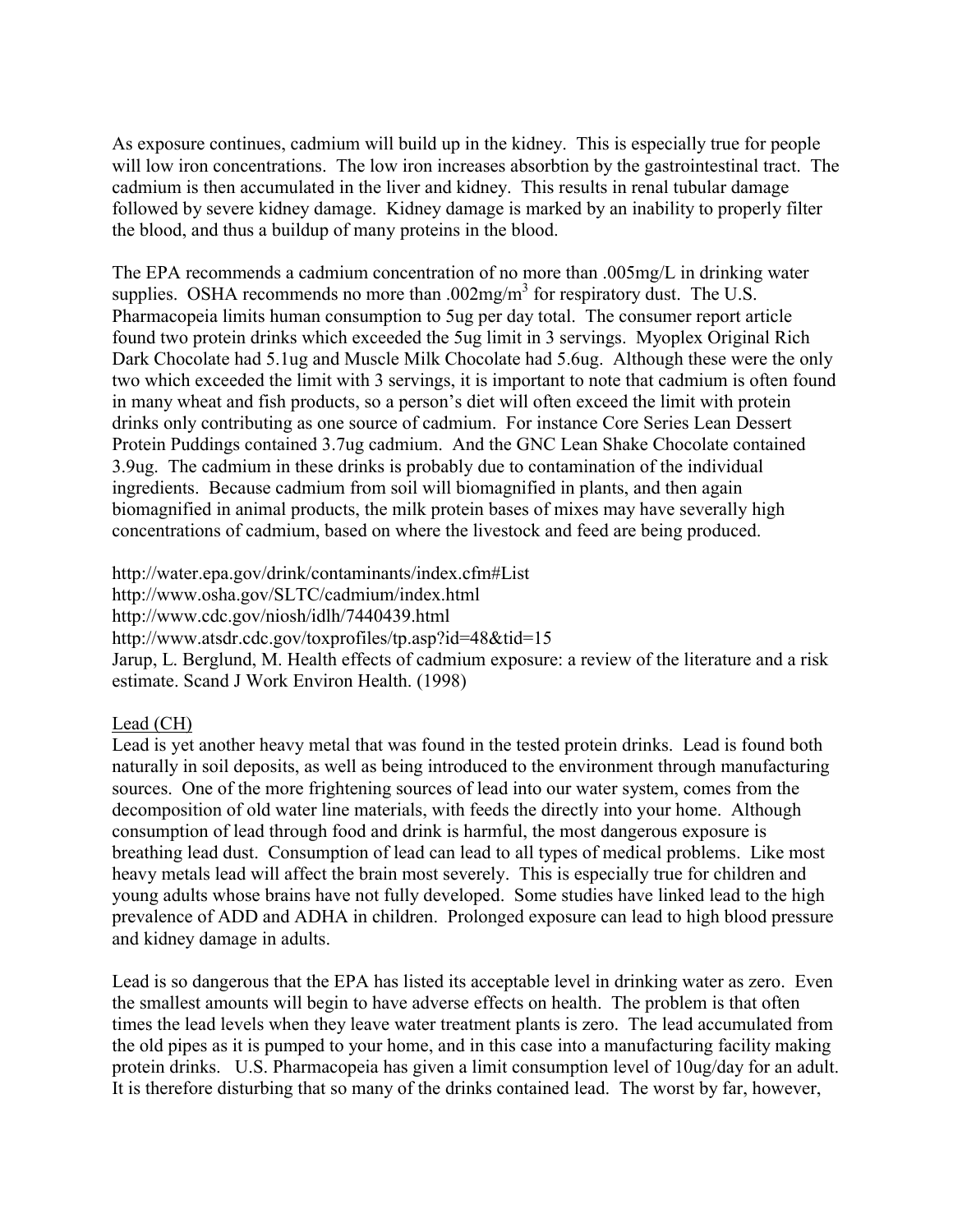were Muscle Milk Chocolate with 13.5ug and Muscle Milk Vanilla Crème with 12.2ug in three servings. The source of this lead is most likely from manufacturing facilities in poorer Asian countries that are not up to standard with new pluming.

www.epa.gov/lead/

### Mercury (YC)

Mercury (Hg) exists in the environment in several forms and alters between different forms depend upon environmental conditions. Methyl-mercury (MeHg) is the most toxic form, and exist in water body of several regions of the U.S., including the Northeast. MeHg is absorbed readily and excreted slowly once ingest, which is the main route for human to be exposed to MeHg. It affects immune, neural, genetic and enzyme system in a harmful fashion. Once the neural system is damaged by MeHg, loss of sensory and motor discoordination could result. MeHg is especially harmful to neural development to growing fetus. Neurodevelopment defects may result if MeHg is ingested by the mother during pregnancy. Through manufacturing processes, forms of Hg enter protein drinks from the water body, and accumulated in human body.

#### Pro-hormones(YC)

Pro-hormones are popular supplement used by muscle builders. Pro-hormones used for body building purposes are the molecular precursor of anabolic steroids, such as testosterone. Testosterone is a male sexual hormone and is required for normal development of secondary sex characteristics including increase muscle size and mass. Even since steroid is banned in the Anabolic Steroid Control Act of 1990, pro-hormones have become the alternative supplements for body builders. After entering the body, pro-hormones go into the synthetic pathways of anabolic hormones and are converted to active hormones. It has been popular for the pase two decades by body builders due to its legal role. The most common forms are androstenediones, norandrostenediones, androstenediols and norandrostenediols. Recently, pro-hormones are found to have the same side effects as anabolic steroids, and have been listed as control substances under the Anabolic Steroid Act of 2004, signed by President Bush. Most pro-hormones, if consumed, are in form of supplemental pills for body builders who intend to take it. However, there are pro-hormones found in protein supplement drinks that are not listed in the ingredients label, mentioned in the original Consumer Report article. For protein drink consumers who do not have the intention of taking pro-hormones, protein drink could put their health into jeopardy.

Pro-hormones disturb the natural hormonal balance in the body. This disturbance can happen through two mechanisms: decrease of bodily hormonal secretion through feedback mechanism and aromatization of androgenic hormones (male hormones) to estrogenic hormones (female hormones). The synthesis and secretion of androgenic hormone is controlled by gonadotropic hormones, FSH and LH, from the hypothalamus. FSH and LH not only induce androgenic hormones secretion, but are also required for the maintenance of structural and functional integrity of the testis. Under normal condition, excess androgenic hormones in the blood inhibit the synthesis and secretion of FSH and LH from the hypothalamus to prevent hyper-stimulation. This is the negative feedback mechanism of gonad hormones. The increase concentration of androgenic hormone due to intake of androgenic hormone precursor can induce the similar negative feedback. FSH and LH are inhibited by the external androgenic hormones. If taken in a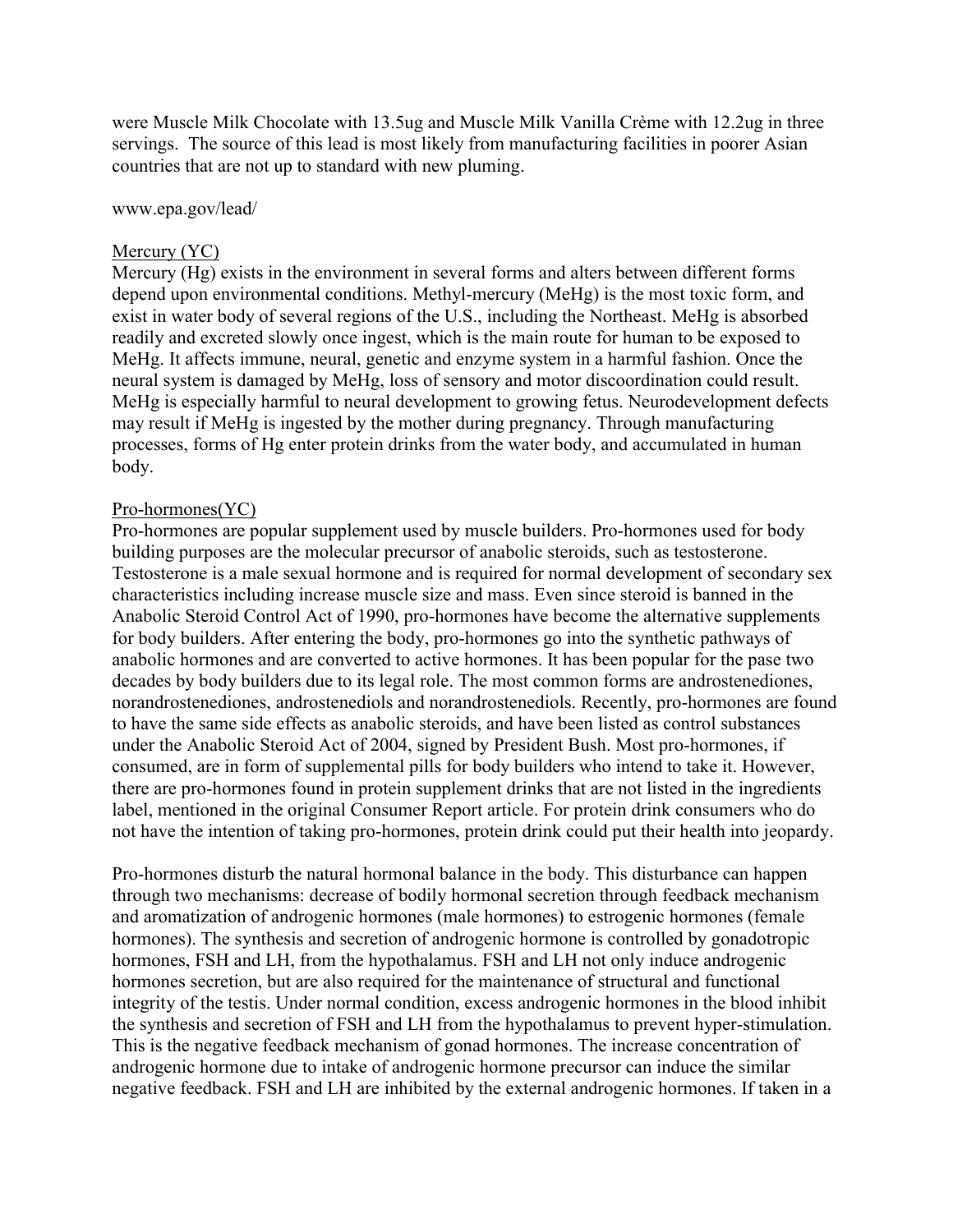long term, insufficient FSH and LH can cause failure in maintaining structural and functional integrity of the testis. Even if the source of external pro-hormone has stopped, the person's normal function of secretion androgenic hormones could be permanently compromised.

Aromatization of androgenic hormones to estrogenic hormones is the other disturbance; feminization is a consequence from this disturbance. Male hormones and female hormones have the same precursor and similar synthetic pathways. The type of sex hormone being secreted from a secreting cell is determined by its enzymatic makeup. Naturally, a small amount of estrogenic hormones exist in male body; many types of cells, such as brain, breast, and adipose tissue, in male body have the enzymatic makeup to transform androgenic hormones into estrogenic hormones. The concentration required for estrogenic hormones to be effective is much lower than that for androgenic hormones. In fact, estrogen concentration in a male body is similar to a woman in her lowest estrogenic level of her cycle. An estrogenic hormonal level above this normal level causes feminization. The synthetic reaction of estrogenic hormone is only one step away from androgenic hormone synthesis. Therefore, excess androgenic hormone consumption can easily lead to synthesis of estrogenic hormones and cause feminization of the individual. Nandrolone, a pro-hormone found in a protein drink without being listed on the ingredient label, has found to affect normal growth and sexual development on children and adolescent. If taken by pregnant women, the raised androgenic hormone concentration in the body can cause masculinization of fetus. Also, there were cases where pro-hormone affected individuals undergoing puberty where sterile and feminization on male resulted.

Basic Medical Endocrinology, Goodman, H. Maurice.

WiKipedia - Pro-hormone:<http://en.wikipedia.org/wiki/Prohormone> Pro-hormone supplements:

<http://www.bodybuildingsupplementnews.com/index.php/prohormones.html> Pro-hormone side effects:<http://www.buzzle.com/articles/prohormone-side-effects.html> Drug Info – nandrolone:<http://www.drugs.com/pro/nandrolone.html> High Protein Diets (NK)

Most people think that our body has no mechanism of storing proteins unlike carbohydrates and fats so it is better to intake high protein diet than fats and carbohydrates. Unfortunately, this is not the case protein rich diets can be equally harmful when taken in excess. Research has shown that Consumption of too much protein can have adverse long term effects on the renal system. More specifically, when too much protein is used to create energy, the liver reacts by creating ketones. Ketones are usually toxic to human body that can cause serious issues with the central nervous system when level rise too high in the bloodstream. Our body has natural defense system in the kidneys to help filter ketones out of the blood stream in order to maintain acid-base homeostasis. But increase in protein intake causes increase in renal plasma flow and glomerular hyperfiltration resulting in progressive kidney damage due to overwork. Additionally, the process of filtering excess acid load from the bloodstream by kidneys also requires the usage of a large amount of body's water supply. This can lead to additional problems related to dehydration. Another issue which is often neglected is getting too much protein can cause decrease in calcium levels in the body. It is because the acids released by the body as it digests protein are absorbed with the help of calcium. So, if the body is calcium deficient your body will start taking calcium from your bones making the bones brittle and week. One study done by the researchers on the effect of high protein diet in older and younger people showed the same results as above. Despite, study showed significant decrease in renal function of older people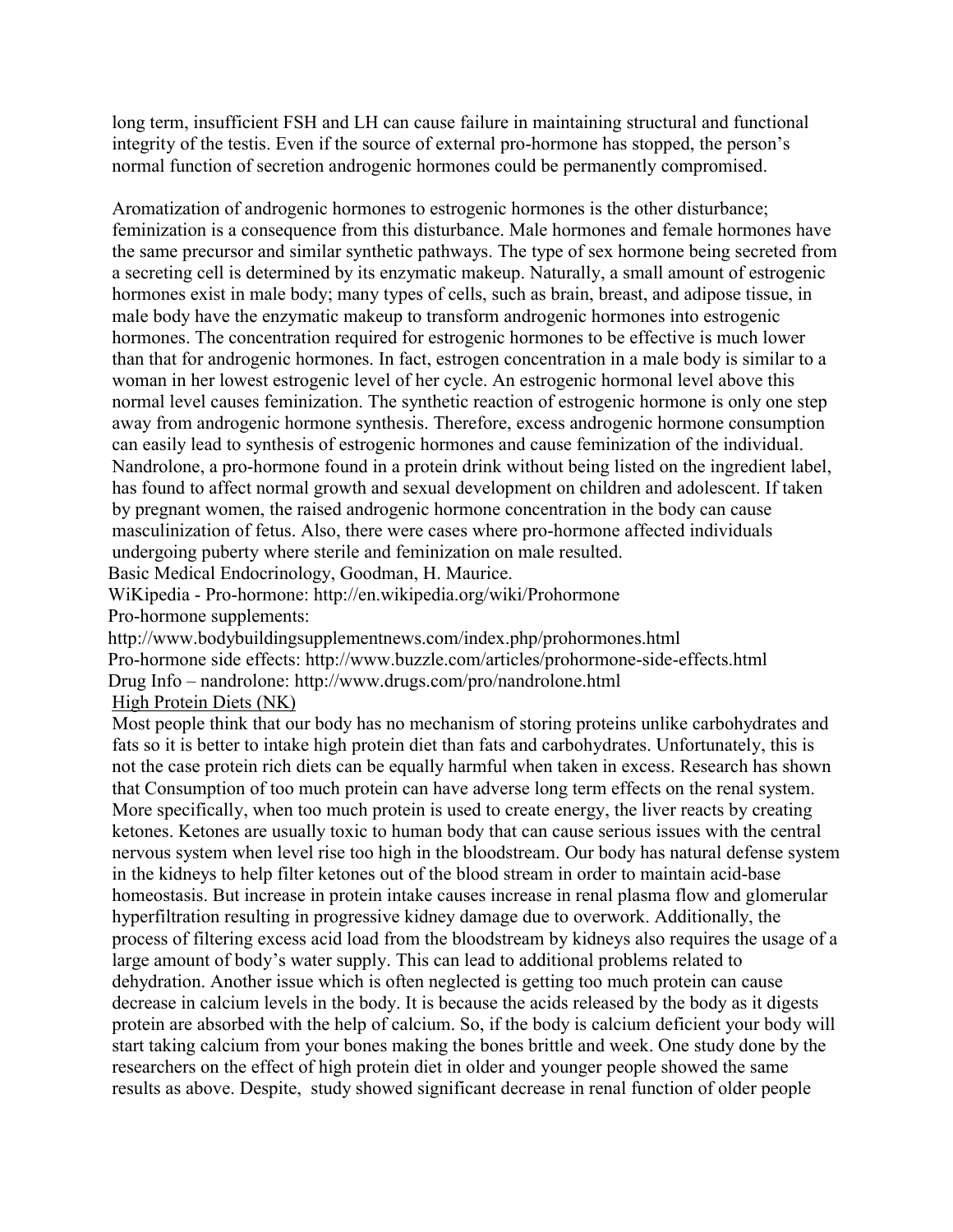than younger people because aging is associated with the decline in kidney function with decreased glomerular filtration rate and decreased ability in excrete acid. Another major side effect from kidney or liver dysfunction due to high protein diet is that kidneys fails to process protein efficiently into urea or don't excrete it efficiently through urine. The result may be uric acid kidney stones or uremic poisoning. The pain associated with gout is caused due to uric acid crystals are caused by uric acid crystals collecting in the spaces around joints. Doctors may recommend a low-protein diet as part of the treatment in these situations.

Te other side effects seen in the consumption of too much protein in a diet are as follows:

- Unpleasant body odor and bad breath if the person is only consuming protein in their diet then that person actually start smelling like a carnivore as its body will start accumulating ketones.
- Increased risk of high blood fat levels high-protein foods are often also high in animal fats, particularly saturated fats and cholesterol, which raise blood fat levels and increase the risk of heart disease, and certain types of cancer.
- Loss of muscle tissue People don't realize that eating too much protein and cutting the carbohydrates completely in your diet will actually cause loss of muscle mass I n the body because now your body is burning the proteins as an energy source rather than carbohydrates.
- Risk of deficiency diseases cutting out fruits and vegetables, which are our main source of antioxidant vitamins such as beta carotene, and vitamin C, protective bioflavonoids, and certain minerals, to eliminate carbohydrate from the diet, exposes you to the risk of developing a whole range of deficiency diseases; cutting out wholegrain cereals also exposes you to the risk of developing vitamin B and E deficiencies constipation carbohydrates such as fruit, vegetables, grains and cereals, particularly the wholegrain varieties, are the main source of dietary fibre in the diet; eliminating these foods will inevitably cause severe constipation, which in the long-run can lead to diverticulitis, irritable bowel syndrome, and may even make you more susceptible to bowel cancer.

Most of the people are not aware of the facts that needs to be considered while consuming too much of protein. Some of the factors that play crucial role in determining ones protein intake is their life style whether they are very active or not, their body weight or if they are vegetarian or non-vegetarian. Recent research has shown that people who exercise everyday and athletes or body builders definitely requires extra proteins to restore the proper function of their muscles and avoiding them from torn out because of strenuous activity. But the question arises is how much extra do they need so their normal function of the body stays under control. As a general rule, between 10 percent and 15 percent of your total calories should come from protein. So, if you consume 2,000 calories per day, at least 200 should come from protein, or about 50 grams. You should try to eat around one gram of protein per one kilogram of body wt, or around 0.4 grams per pound. The total will be the number of grams of protein you should consume each day. So, if you weigh 120 pounds, you should eat about 50 grams of protein. So, here a healthy person should consume 0.4g per pound but the research says that for body builders and athletes require 0.86g per kg as the low protein dose and 2.40g per kg as high protein dose. And in the conclusion the research did not find any functional abnormality in the body. In lessen, people has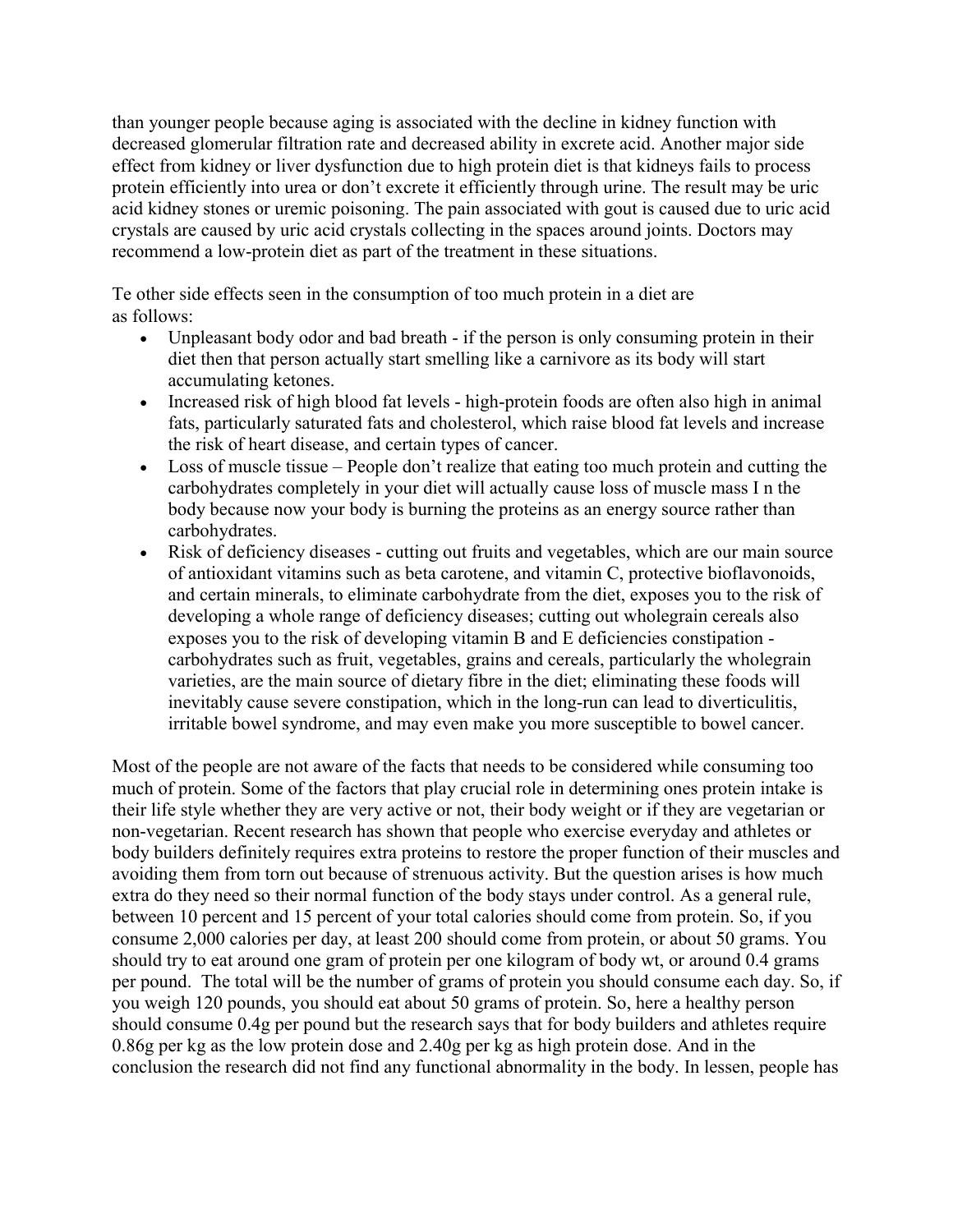to be more aware of their own personal requirement for the protein rather than just mimicking other people in the gym or any other exercise setting.

In older people who are unable to take care of them as well as deprived of balanced nutritional diet were recommended to take Boost or Ensure as a substitute to instant nutrition. But the question arises is that how safe are these drinks for older people in regards to their deteriorated health? Consumer reports claims that these drinks have more nutritional value than just concentrating on high protein in the diet. They are a combination of sugar, water, unsaturated oils and a variety of vitamins and minerals. These drinks are highly recommended by doctors to the middle aged people and the older people for their malnutrition in addition to their regular diet. These drinks help gain extra calories and fat in the older people who have unexplainable weight loss due to their diet but doctor usually evaluate their patient for the reason of weight loss before recommending these drinks. In addition, these drinks are very popular in the hospital for the patients who cannot eat or drink due to surgeries or older people to make sure their body is getting enough nutrition. So, Boost or ensure types of drinks are made for older people who can't eat to stay nourished. However, the research has shown that these drinks can only be used as a supplement to the diet in the older people but not as a replacement of meals. The studies have shown that these nutritional drinks actually cause interactions with the prescription drug as well as over the counter drugs taken by the elderly population. In addition this can further cause damage to the other organs of the body.

The bottom line is that the nutritional drinks are not the magic fix for the lack of eating or malnutrition in the older people. These drinks are not bad when used as a supplement to the regular meals in the snack quantity.

# [www.montefiore.org/services/geriatrics](http://www.montefiore.org/services/geriatrics)

*etd.ohiolink.edu/send-pdf.cgi/Wagner%20Erin%20A.pdf?*

Lentine K and Wrone EM, *New insights into protein intake and progression of renal disease.* Curr Opin Nephrol Hypertens, 2004. 13(3): p. 333-6.

Tarnopolsky MA, Atkinson SA, MacDougall JD, Chesley A, Phillips S, Schwarcz HP (November 1992). "Evaluation of protein requirements for trained strength athletes". *Journal of Applied Physiology* 73 (5): 1986–95. [PMID](http://en.wikipedia.org/wiki/PubMed_Identifier) [1474076.](http://www.ncbi.nlm.nih.gov/pubmed/1474076) http://www.webmd.com/diet/guide/highprotein-diet-weight-loss

Reibero SM, Rogero MM, Bacuraeu RF. Effect of different protein intake and physical training on growth and nutritional status of rats. Journal of nutritional science and vitaminology. Vol: 56(3):177-84, 2010.

Umesava M, Yamagishi K. Urea nitrogen concentrations in spot urine, estimated protein intake and blood pressure levels in Japanese general population.American journal of hypertension.Vol 23(8):852-8, 2010 Aug.

# **The Service Project: Spreading Awareness**

Our service project primarily focuses on the spreading awareness regarding dangers associated with and contaminants found in high protein drinks. Initially, we approached this project through researching online about the contaminants and the harmful effects of consuming High protein drinks. During literary research we came across Dr. Kathy Burns who is a Scientist concerned about her son consuming these high protein drinks, for which FDA has no standards. So, she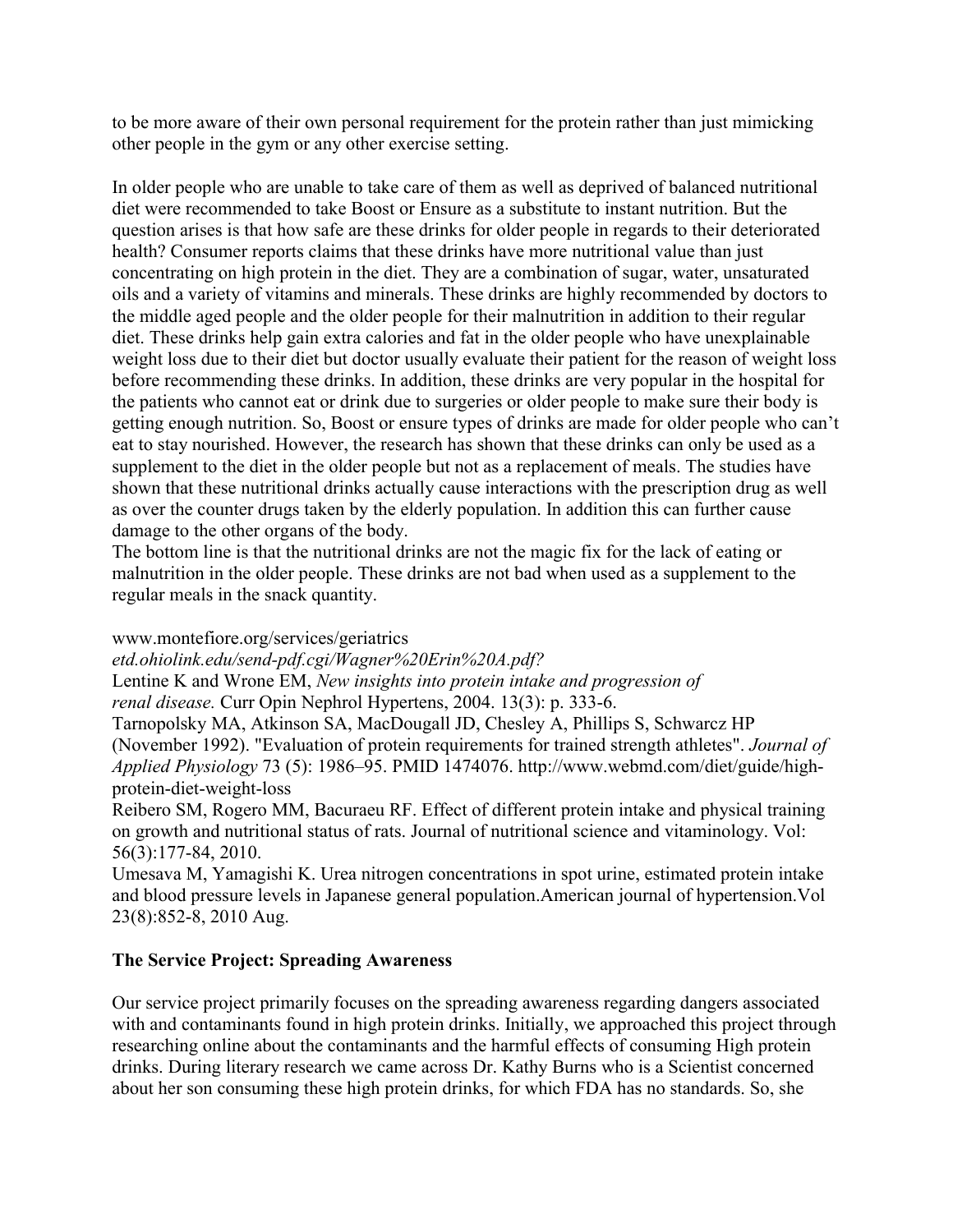being the first one to test for some of the metals contaminants found in these protein drinks posing serious health problems in the future. In addition when Dr. Burns confirmed and tested the potential contaminants (As, Cd, Ag) found in these drinks she reported her results to FDA but no actions were taken. During phone interview with Dr. Burns she led us to some important websites as well as to Ms. Judy Braiman who works in consumer department in New York City and helped her to test these contaminants in her lab. Aside from this, to broaden our prospective towards how the health professional people feel about their patients consuming high protein drinks one of our group person Chelsea Holman interviewed personally a chiropractor Dr. Perry Wolk-Weiss. Dr. Wolk-Weiss in his personal life likes to works out on an everyday basis and see patients mostly athletes with back, knee, shoulder etc injuries. Dr. Wolk-Weiss gave us the permission to put his interview on our YouTube video for which we are very thankful to him. His interview was very informative and educational in regards to consumption of high protein drinks. After gathering enough information we proceeded towards our mission of service project. Furthermore, after gaining so much information about the Protein shakes our primary focus was not limited to only spread awareness but also to find out about how much people know about consuming protein drinks and from where did they found this information on how much protein they should be consuming on daily basis. We picked the Busch campus and the college avenue campus gyms for our service project. We approached some ratio of men to women to find out their knowledge about the protein drinks by posing questions like how many times they workout and for how long? Where do they get their protein requirement for the day? Etc. All of our information and video tapes interviews were put together into a "public service announcement" type video. The video was designed to have some shock factor to it, as well as inform people of the dangers associated with protein drinks. The video and a short description of the dangers was sent to several main stream news media, with the hope that they will further research these threats and spread the information which we have gathered. The news outlets that we contacted were; CNN, MSNBC, News12 NJ, Fox News, CBS news, and ABC news. We hope that our service project video will be educational for everybody.

#### Email Sent to Media

To whom it may concern,

We are a group of Rutgers students studying nutrition in the  $21<sup>st</sup>$  century. We recently completed a project on the dangerous side effects of protein drinks. Recently a Consumer Report article brought to light the dangerous contaminants found in many premade and powdered protein shakes. We spend several months researching these and other allegations and this is what we found.

Commercial protein drinks are meant for boosting protein level in the body; however, undesired substances also enter the body through protein supplemental drinks and cause undesired effects. Heavy metal contaminant is one of the undesired substance, and can accumulate to a risky level with multiple servings of protein drinks per day. U.S. Pharmacopeia (USP) set the daily limit for heavy contaminants of arsenic - 15µg; lead - 10µg; cadmium - 5µg; mercury - 15µg. Arsenic, lead, and cadmium are all found to be close to the daily limit. Pro-hormones are also found, with or without being listed on the ingredient label. Pro-hormones are found to disturb natural hormonal balance in the body and may be harmful in growth or sex development in adolescents and children, and other undesired side effects on adults. Besides, high protein level is not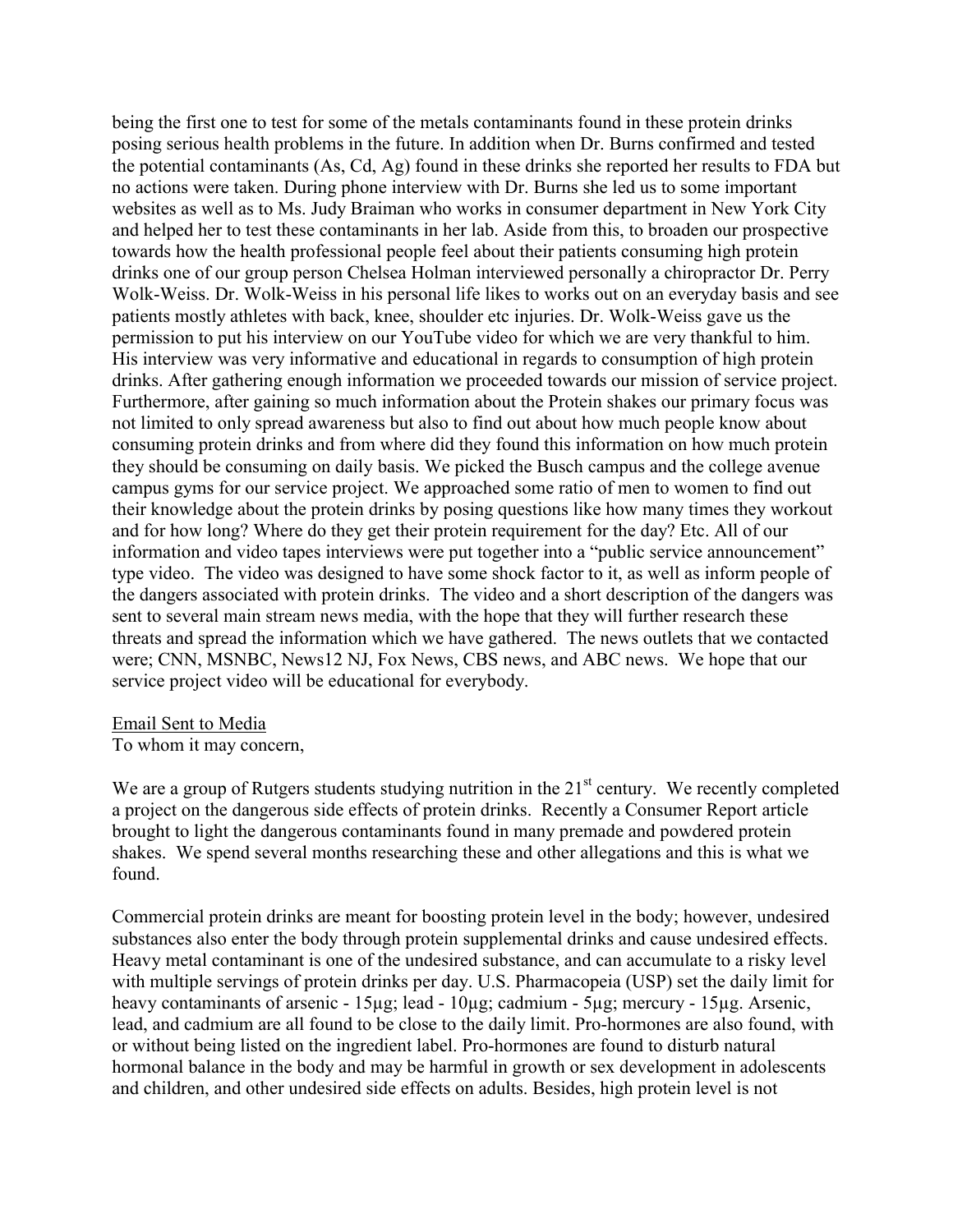necessarily beneficial to the body and causes an extra burden to kidneys. Most U.S. adult can obtain sufficient protein in their diet from natural sources.

After discovering this we created a short video describing all of these dangers and getting the opinions of college age students who use these drinks. The video can be viewed at [http://www.youtube.com/watch?v=Z2ungm4sOWM.](http://www.youtube.com/watch?v=Z2ungm4sOWM)

We are sending you this email, because we hope that by bringing the issue to more main stream media, we can begin to decrease the use of these products among young adults. Thank you so much for your time.

-Chelsea Holman, Nainy Kathuria, and Yirong Chen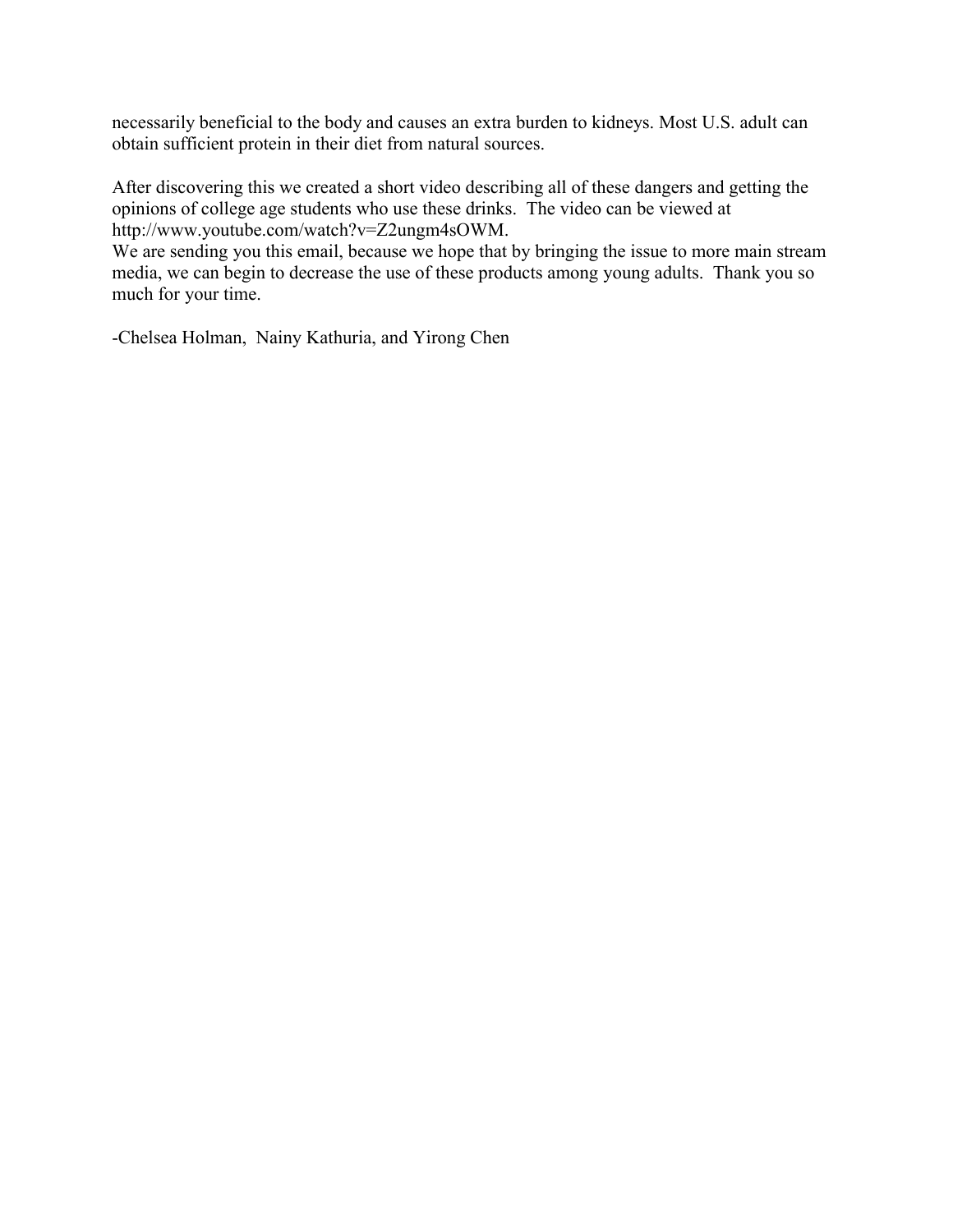#### **Editorials**

*Chelsea Holman Sent to Natural Health Magazine (11/3/10)*

It is astonishing how many "quick fix" products we are bombarded with on a daily basis. One of the newest trends is the line of protein drinks designed to build muscle and promote health. Bulk is the word of the day for teenage and 20something boys, just like tan and skinny is for young girls. When parents are dealing with drugs, alcohol, and failing grades, hanging out with friends at the gym seems like the healthiest thing kids do these days. However, recent publications are showing the dangers associated with the protein drinks these young people are consuming, not only at the gym but as many as three times a day. Not only is an extremely high protein diet damaging to kidneys, but now some of the post prominent brands have been shown to have all types of heavy metal contaminants. We know the terrifying effects of things like lead and arsenic. So the next time you child walks in the door with a box of "milk" ask them what they are really doing to their bodies.

 $\mathcal{L}_\mathcal{L} = \{ \mathcal{L}_\mathcal{L} = \{ \mathcal{L}_\mathcal{L} = \{ \mathcal{L}_\mathcal{L} = \{ \mathcal{L}_\mathcal{L} = \{ \mathcal{L}_\mathcal{L} = \{ \mathcal{L}_\mathcal{L} = \{ \mathcal{L}_\mathcal{L} = \{ \mathcal{L}_\mathcal{L} = \{ \mathcal{L}_\mathcal{L} = \{ \mathcal{L}_\mathcal{L} = \{ \mathcal{L}_\mathcal{L} = \{ \mathcal{L}_\mathcal{L} = \{ \mathcal{L}_\mathcal{L} = \{ \mathcal{L}_\mathcal{$ 

#### **Yirong Chen**

Sent to Targum (11/5/10)

Title: Do you really need protein drinks to supplement your diet? Commercial protein drinks are usually used by athletes, baby boomers, pregnant women, and teenagers to boost protein level in the body for various purposes. However, Consumer Report recently investigates the content of the popular brands of protein drink, both in powder and liquid forms and posted in July 2010 article. Heavy metal contaminants were found existing prevalently in these products.

The heavy metals contaminants found in the protein drinks are arsenic, cadmium, lead, and mercury, which entered the product through manufacturing processes. Due to multiple servings per day by most consumers, the maximum level of consumption proposed by U. S. Pharmacopeia (USP) could be exceeded. USP has a daily maximum limit for cadmium of 5µg, arsenic of 15 µg, lead of 10 µg, and mercury of 15µg. Amount 15 products tested by consumer report, if consumed three servings a day, 1 has arsenic level above daily limit, 3 just below or close to limit; 2 have cadmium level above daily limit; 2 have lead level above limit, and some of them contain mercury. Long term chronic arsenic exposure is associated with cardiovascular disease and skin cancer. Cadmium is not only associated with renal dysfunction, but also mimics estrogen, a female hormone, and induces activities similar to estrogen in the body. Both lead and mercury lead disturb the development of neural system. Fetus in mother's uterus is especially sensitive to mercury than adult; neurodevelopment defect can result if mercury is ingested by the mother to certain extent.

Protein drink does not benefit your body by adding more proteins; excess protein requires extra work from the kidney and can do damage to the bone. Glutamine, the most abundant amino acid in human body and claimed by the manufacture to be the most supplemental needed, has no significant effect on healthy young adult with resistance training in terms of muscle performance, body composition, or muscle protein degradation. Excess protein requires kidneys to do extra work to excrete acid content in the blood to balance during metabolic processes. To buffer this